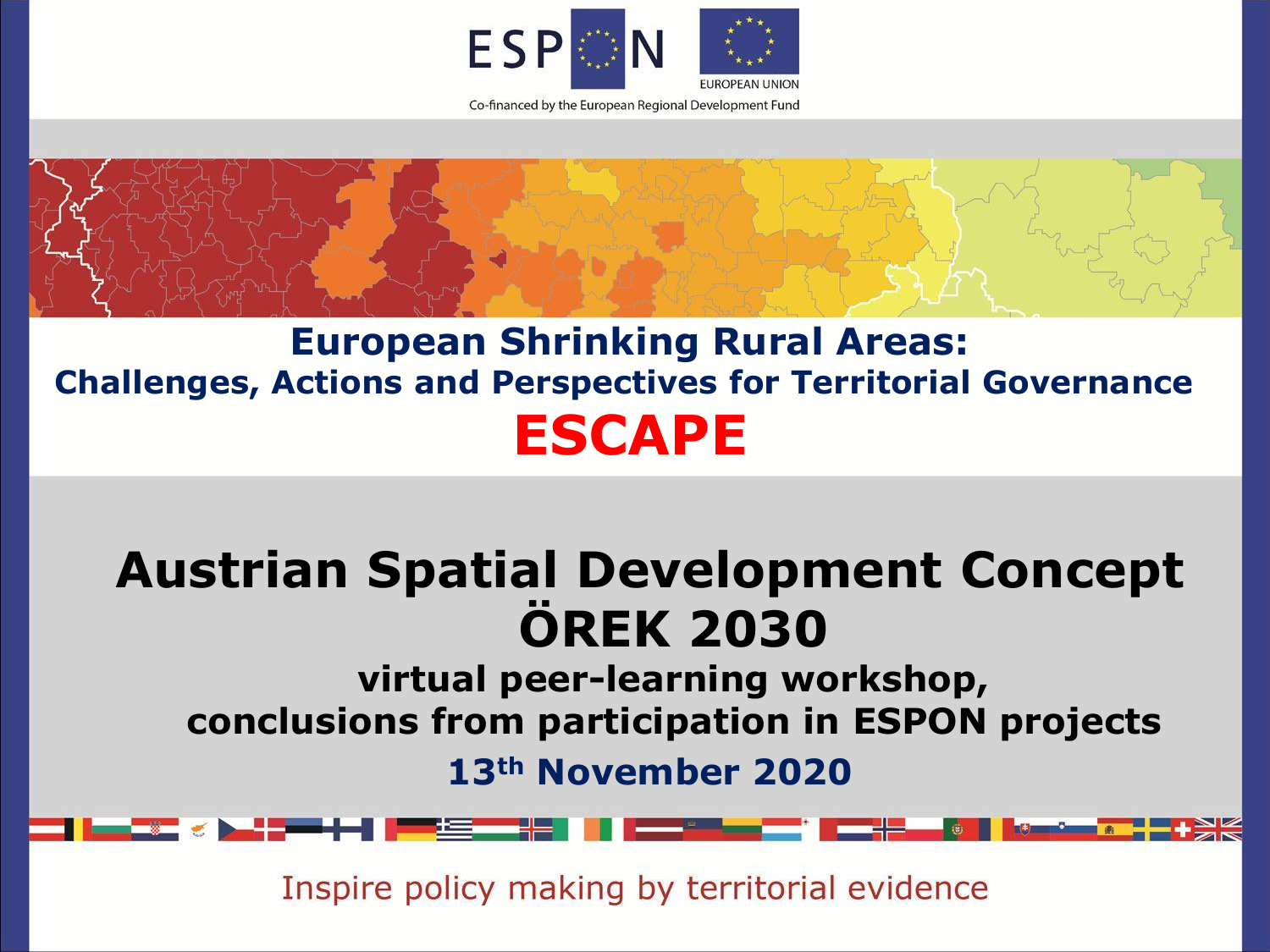

## **Shrinking in rural regions: an old problem**

1. Old problem, but only recently emerging interest 2. Different "faces" of rural shrinkage 3. Simple and complex 4. Legacy and "active" shrinkage 5. Focus on appearance, awareness and action towards shrinkage 6. Narratives and EU Policy option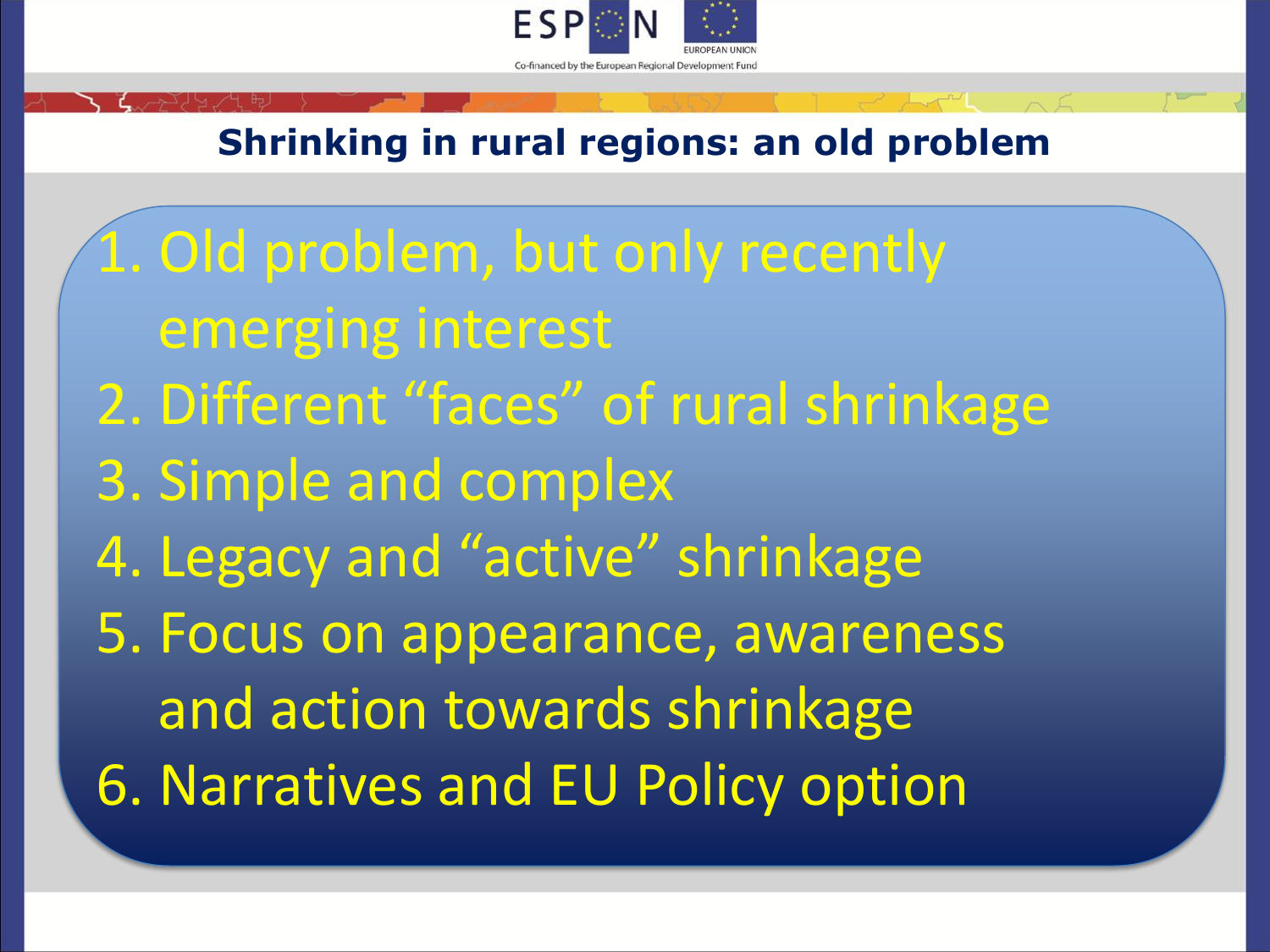

## **Chronology of demographic shrinkage 1993-2033**

Chronology of demographic shrinkage



Source: Copus et al. 2020, 8

Regional level: NUTS 3 (2010) Source: ESPON ESCAPE, 2020 @ Origin of data: Eurostat, ESPON database, Nordregio 2020 UMS RIATE for administrative boundaries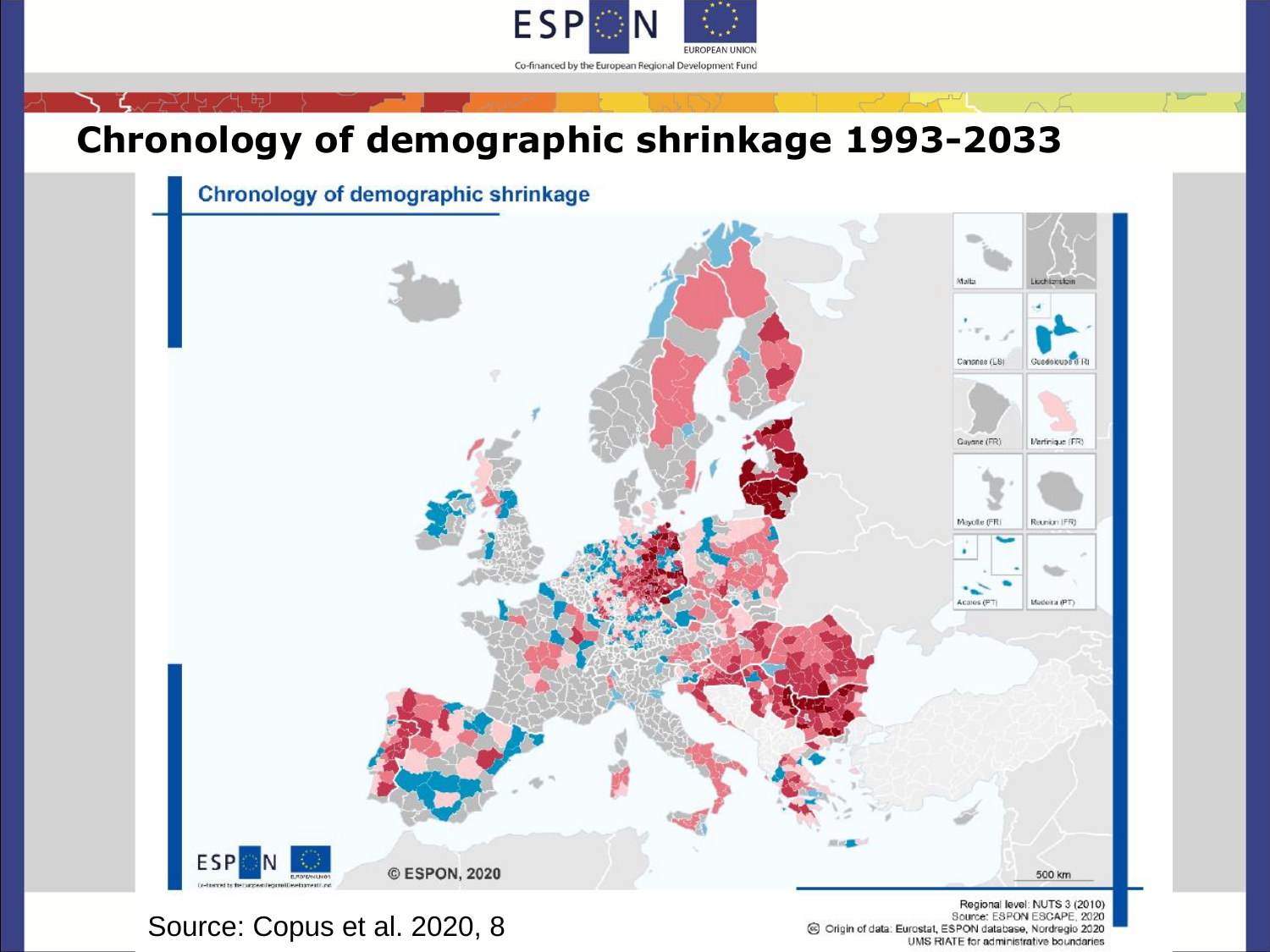

## **Chronology of demographic shrinkage 1993-2033, Legend**

#### Rural regions with population decrease in the period 1993-2033

Experiencing population decrease in both periods 1993-2013 and 2013-2033 at severe annual average shrinking rates (<-1) Experiencing population decrease in both periods 1993-2013 and 2013-2033 at moderate annual average shrinking rate (-1 to -0,5) Experiencing population decrease in both periods 1993-2013 and 2013-2033 at modest shrinking rate (>-0,5) Experiencing population decrease only in the period 2013-2033 at modest shrinking rates (>-0,5)

#### Rural regions with population increase in the period 1993-2033

Experiencing population decrease in the period 1993-2013 Experiencing population decrease in the period 2013-2033

No data Other regions

Source: Copus et al. 2020, 8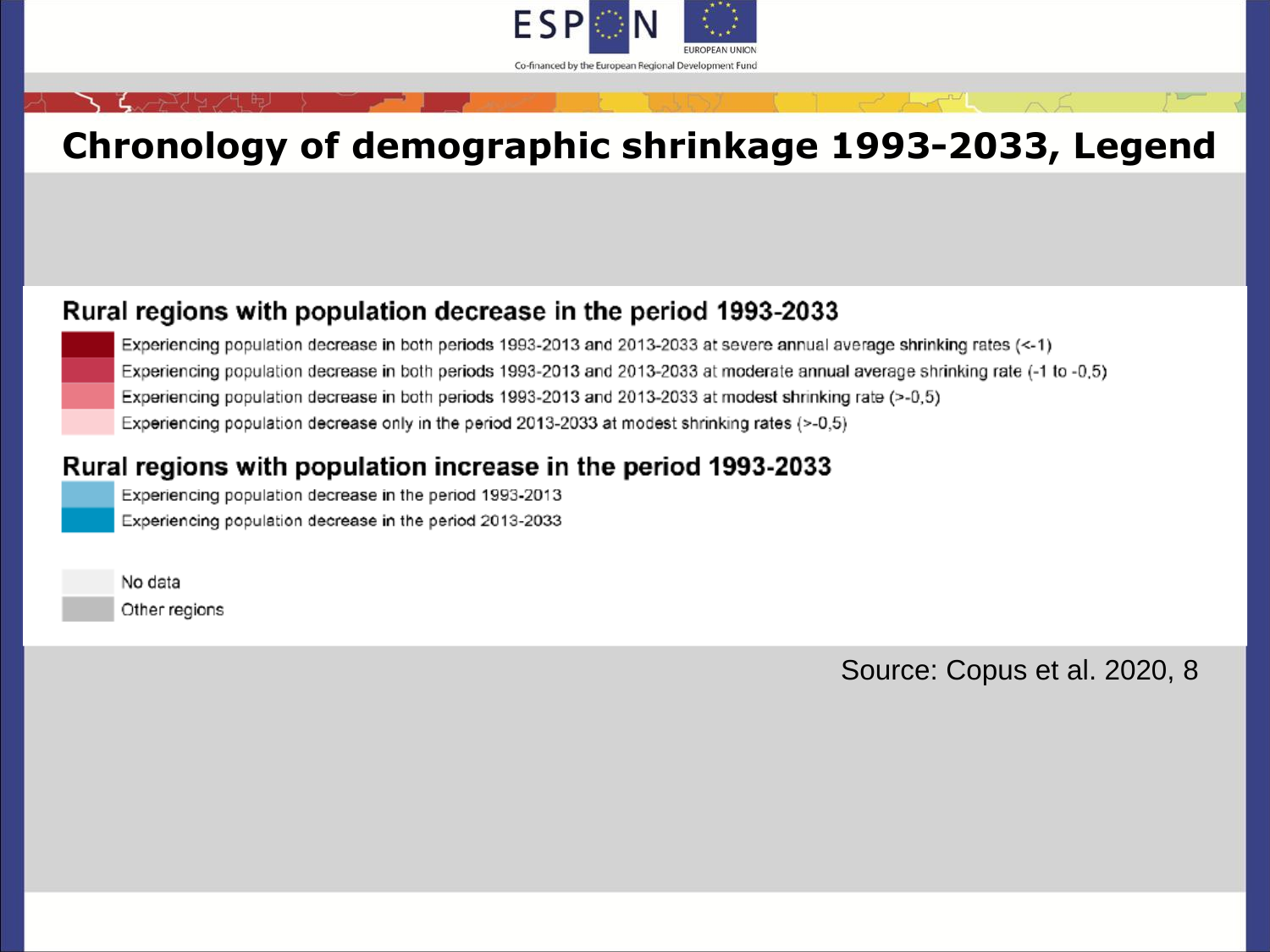

## **Four types of rural shrinkage in Europe**

Four generalised types of shrinking process:

### ❖ **Economic Restructuring**

(most European regions affected, dramatic change of agricultural structures, particularly strong in Mediterranean regions, and also CEECs; with wide ranging socio-economic and environmental effects)

## ❖ **Locational Disadvantage**

(rural associated with "negative" locational characteristics, poor resource endowment perceived; main relevance in NW-Europe; plus throughout Europe, e.g. in border areas)

#### ❖ **Peripherization**

(discourse on macro-scale processes of spatial reorganisation and global interdependence; relevant for different scales; experienced at "edges" of EU and in areas of geographical specificities, e.g. mountains, islands etc.)

### ❖ **Disruptive Events and Political/Systemic Transitions**

(end of socialist era 1989; Balkan wars in 1990s; EU integration process in 2000s; financial crisis, low self-perception, and slow catching-up processes)